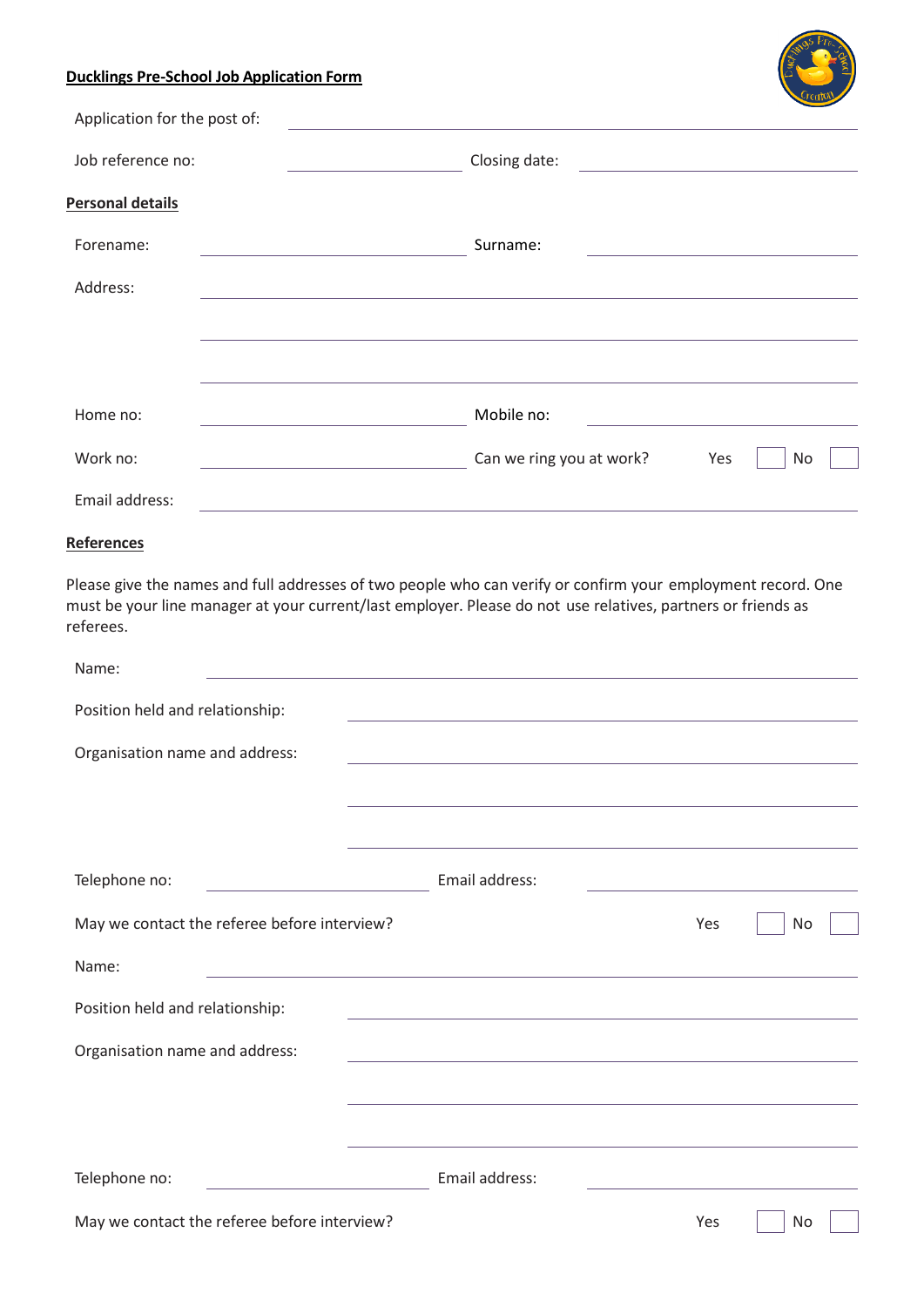

# **Qualifications achieved (start with the most recent)**

| Secondary schools, colleges,<br>universities | <b>From</b> | Τo | <b>Brief details of course and</b><br>qualifications taken | Grade |
|----------------------------------------------|-------------|----|------------------------------------------------------------|-------|
|                                              |             |    |                                                            |       |
|                                              |             |    |                                                            |       |
|                                              |             |    |                                                            |       |
|                                              |             |    |                                                            |       |

#### **Study currently being undertaken:**

| Secondary schools, colleges,<br>universities | <b>From</b> | To | <b>Brief details of course and</b><br>qualifications taken | Grade |
|----------------------------------------------|-------------|----|------------------------------------------------------------|-------|
|                                              |             |    |                                                            |       |
|                                              |             |    |                                                            |       |
|                                              |             |    |                                                            |       |

Professional or other qualifications, apprenticeships, memberships of professional organisations:

Other training you have received which you consider relevant:

#### **Employment history**

# **Current/most recent employment:**

Name and address of employer:

| Date started:                |                         |  |
|------------------------------|-------------------------|--|
| Until:                       | Notice required:        |  |
| Job title:                   | Basic salary per annum: |  |
| Brief description of duties: |                         |  |
| Reason for leaving:          |                         |  |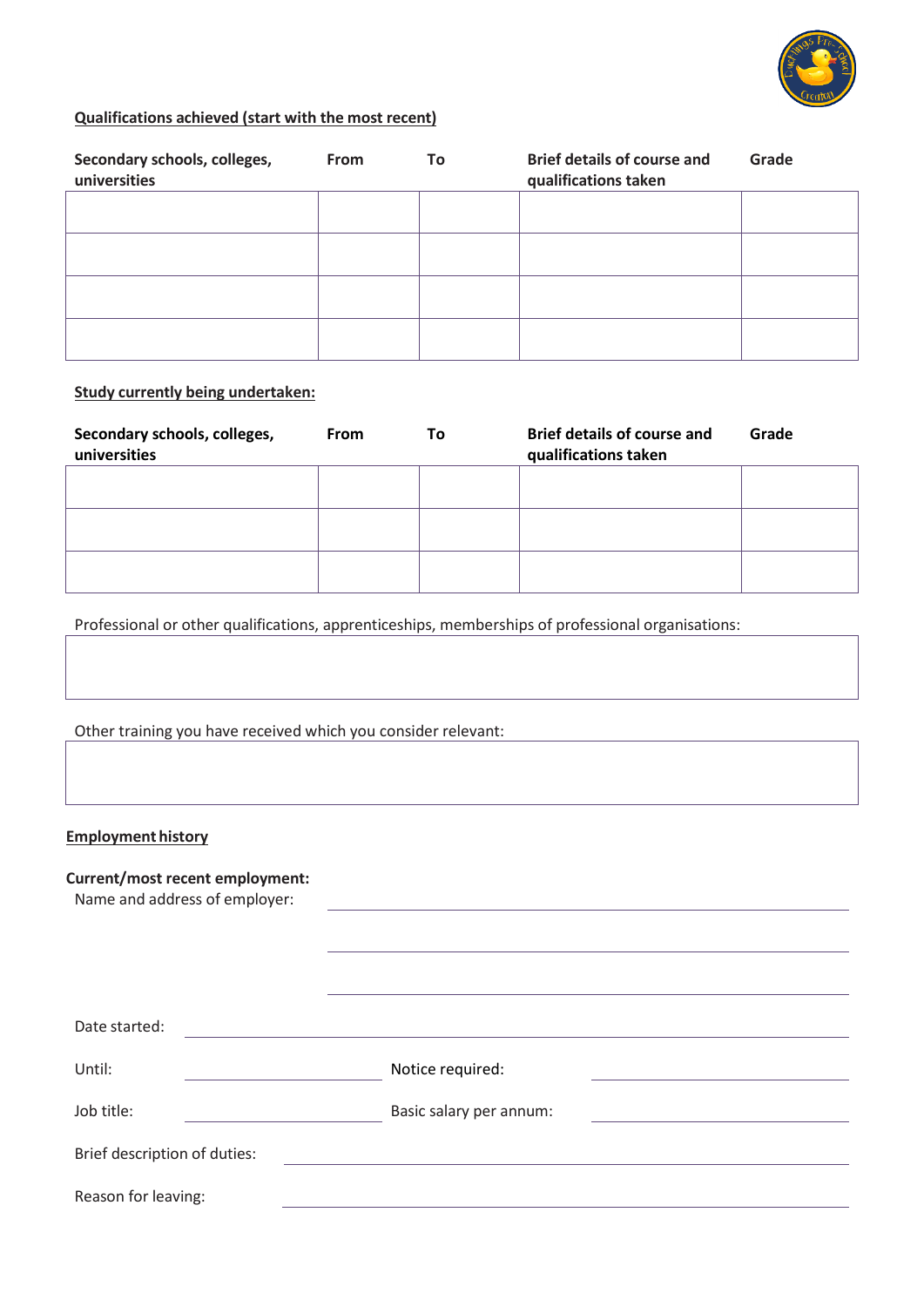

# **Other Employment/ Career History starting with the most recent:**

*For posts which involve working with children, please give your full employment history; accounting for any gaps (please continue on a separate sheet of paper if necessary).*

| Post | From | To | <b>Employer/Organisation</b><br>name and address | <b>Reason for leaving</b> |
|------|------|----|--------------------------------------------------|---------------------------|
|      |      |    |                                                  |                           |
|      |      |    |                                                  |                           |
|      |      |    |                                                  |                           |
|      |      |    |                                                  |                           |
|      |      |    |                                                  |                           |
|      |      |    |                                                  |                           |

Please give details of other interests, including involvement in voluntary organisations, which you consider relevant:

| Do you have a driving licence?                                                                | Yes | No. |  |
|-----------------------------------------------------------------------------------------------|-----|-----|--|
| Do you have access to a vehicle?                                                              | Yes | No  |  |
| Do you have access to public transport?                                                       | Yes | No  |  |
| Do you have any relationship (i.e. family, friends) with anyone working for the<br>provision? | Yes | No  |  |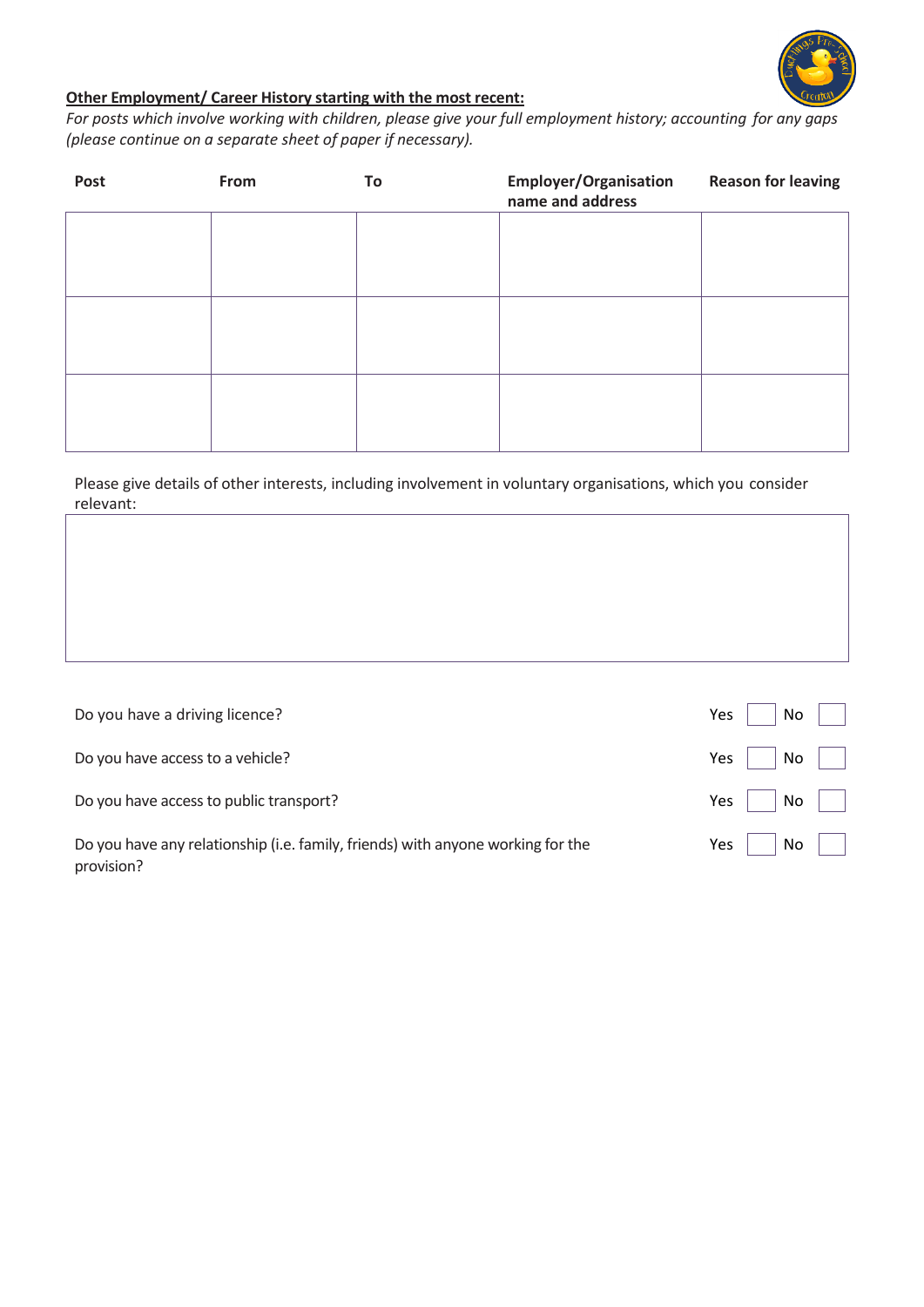

# **Experience/ Relevant Skills**

*Having read the job description and person specification, please state how your experience and achievements to date would make you a suitable candidate for this post. You should address each of the criteria detailed on the person specification and provide examples of how you meet these.*



*If you need to continue beyond this page of the form, please use A4 sized white paper.*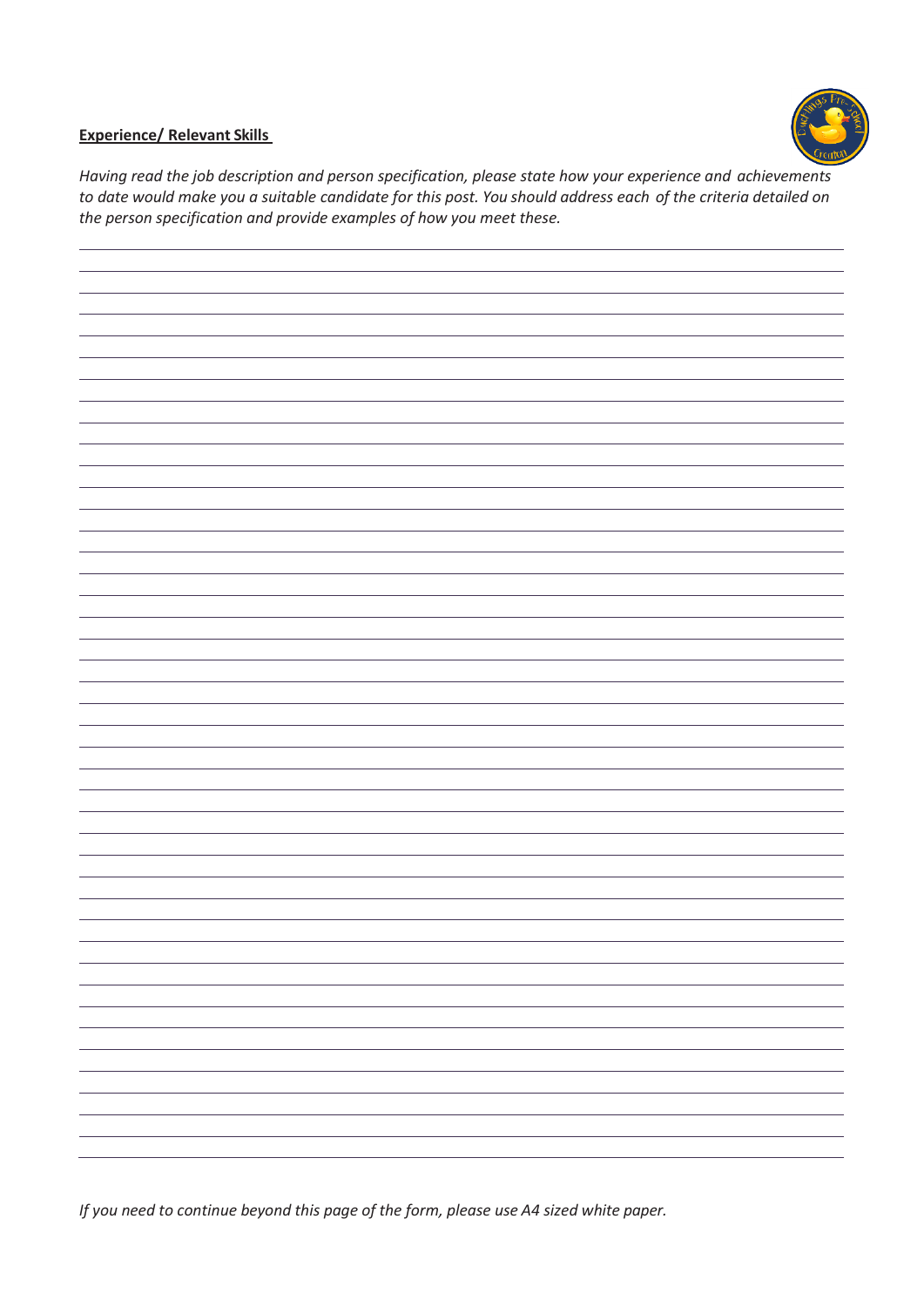#### **Declaration**



*Any of the above particulars may be subject to verification. I understand that any false, inaccurate or incomplete information could result in dismissal, disciplinary action or withdrawal of any offer of employment.*

*I declare that the information given on this form is, to the best of my knowledge, correct and complete and can be treated as part of any subsequent contract of employment.*

*I understand that the early years setting may process, by means of a computer database or otherwise, any information which I provide to it, for the purpose of employment with the setting.*

Signature of applicant:  $\qquad \qquad$  Date: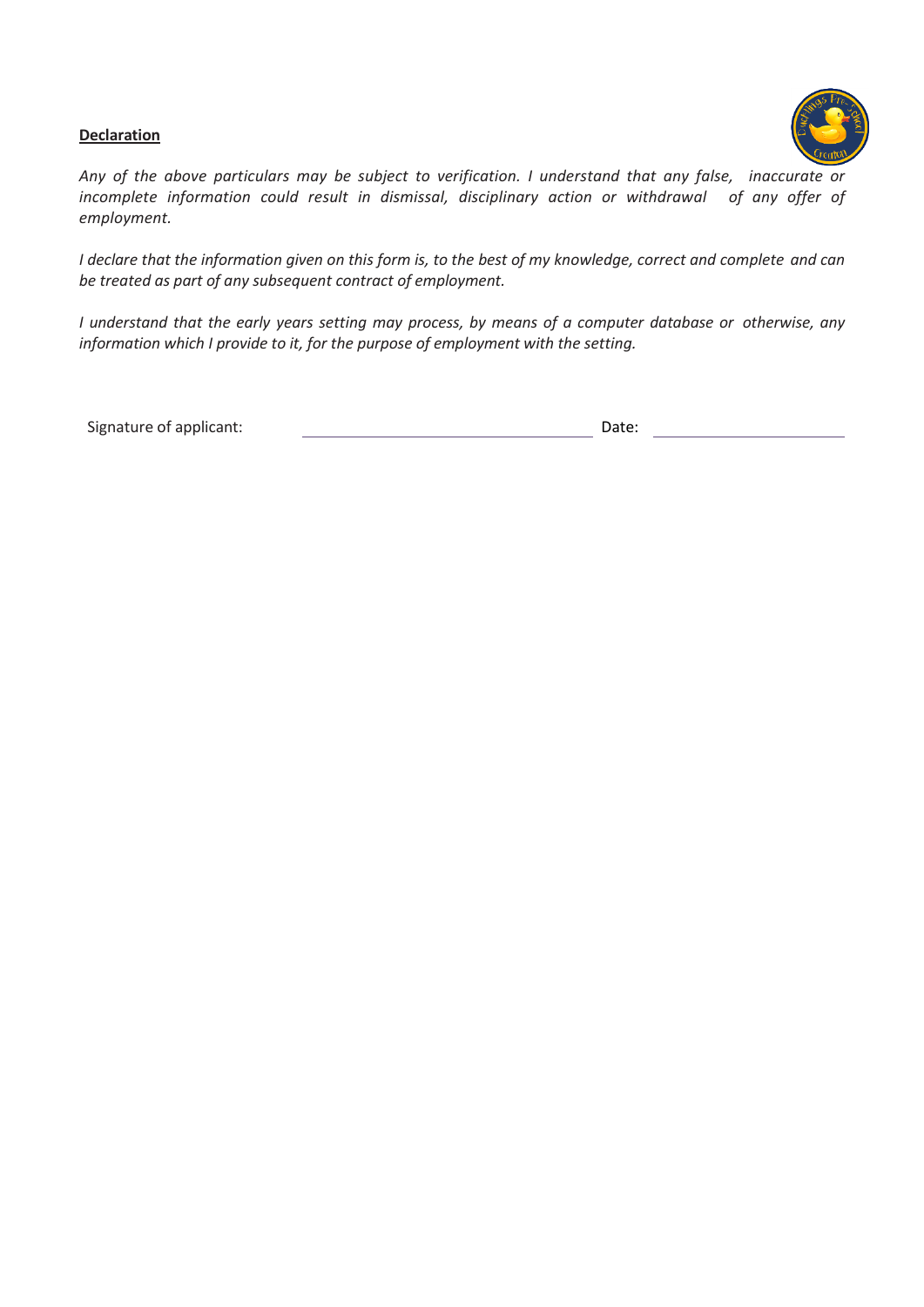#### **Recruitment Monitoring Form – Confidential**



We are committed to equal opportunities in employment. As part of this policy, all applicants for employment are requested to complete this section for the purposes of monitoring the policy and it will be separated from your application. The information it contains will not be used in deciding whether or not to invite you to interview or offer you employment. As an equal opportunities employer, we aim to ensure that no job applicant or employee receives less favourable treatment on the grounds of age, disability, gender reassignment, marriage and civil partnership, pregnancy and maternity, race, religion or belief, sex, or sexual orientation. Please help us achieve our main aim by completing the following questions:

| Position applied for:                          |                                                                             |                                                                                                         |  |  |
|------------------------------------------------|-----------------------------------------------------------------------------|---------------------------------------------------------------------------------------------------------|--|--|
| Name (forenames and surname<br>in full):       |                                                                             |                                                                                                         |  |  |
| Date of birth:                                 |                                                                             | Age:                                                                                                    |  |  |
| give details below:                            |                                                                             | If you are invited to attend an interview or take up employment and require special arrangements please |  |  |
|                                                |                                                                             |                                                                                                         |  |  |
|                                                |                                                                             |                                                                                                         |  |  |
| Do you consider yourself to have a disability? |                                                                             | No<br>Yes                                                                                               |  |  |
| Gender:                                        |                                                                             | Female<br>Male                                                                                          |  |  |
|                                                | I would describe my race or ethnic origin as (please tick appropriate box): |                                                                                                         |  |  |
| White                                          | <b>Black</b>                                                                | Asian                                                                                                   |  |  |
| White British                                  | <b>Black British</b>                                                        | Bangladeshi                                                                                             |  |  |
| White Irish                                    | <b>Black African</b>                                                        | Pakistani                                                                                               |  |  |
| White other                                    | <b>Black Caribbean</b>                                                      | Indian                                                                                                  |  |  |
|                                                | <b>Black other</b>                                                          | Asian other                                                                                             |  |  |
| <b>Chinese</b>                                 | <b>Mixed</b>                                                                |                                                                                                         |  |  |
| Chinese                                        | White and Black Caribbean                                                   |                                                                                                         |  |  |
| Chinese other                                  | White and Black African                                                     |                                                                                                         |  |  |
|                                                | White and Black Asian                                                       |                                                                                                         |  |  |
|                                                |                                                                             |                                                                                                         |  |  |

Other please state: